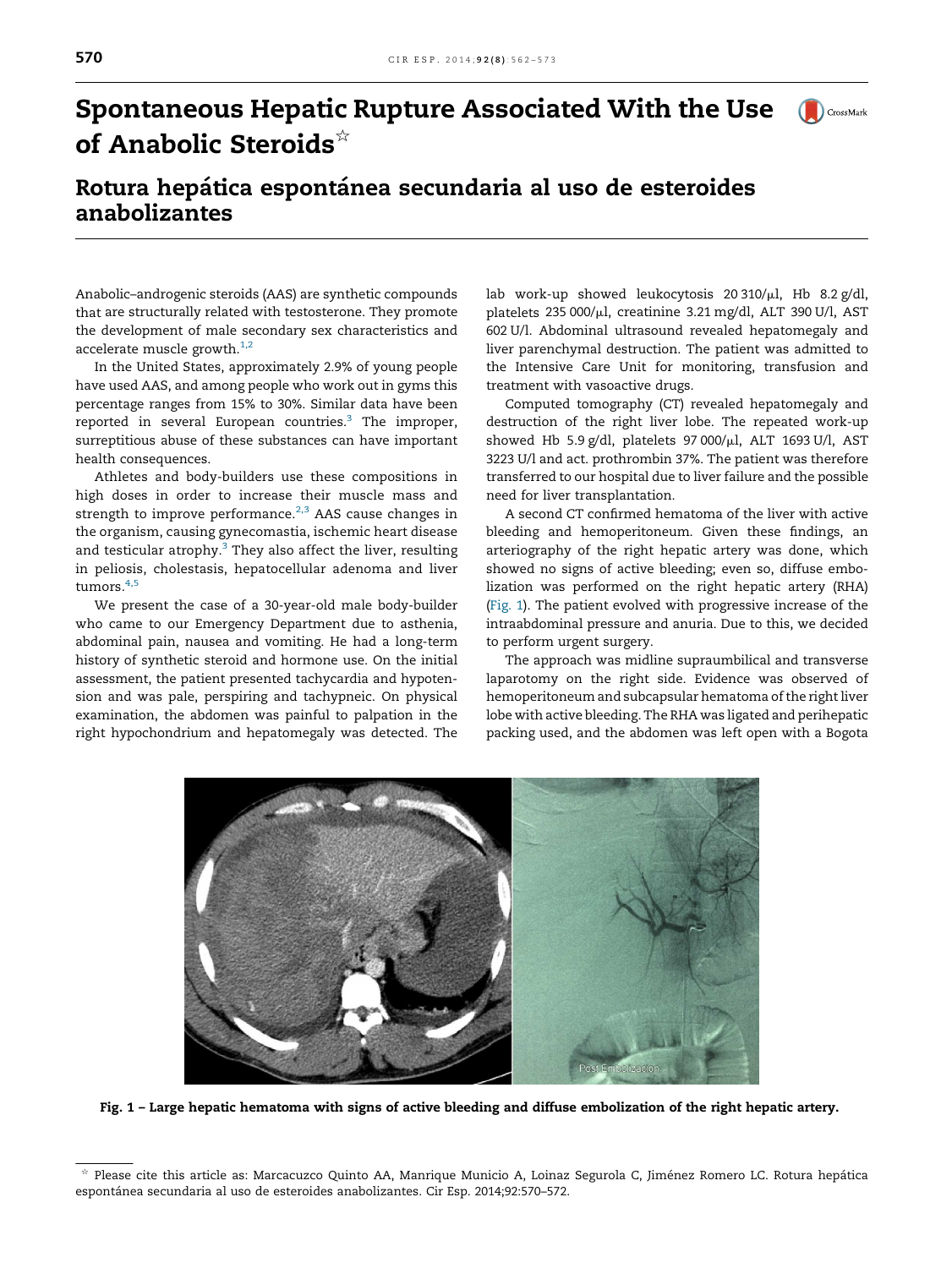<span id="page-1-0"></span>

Fig. 2 – Placement of the Bogota bag.

bag (Fig. 2). The packing was removed 48 h later and necrotic liver segment vII was resected. After 72 h, the area was reviewed; necrosis was identified in segment VIII, which was resected, and the laparotomy was closed.

The patient evolution was satisfactory, and we observed a correction of the hepatic and renal functions. A postoperative abdominal CT ruled out any liver lesions that could have caused the clinical symptoms. The pathological analysis of the devitalized liver surface showed ischemic necrosis, congestion and areas of hemorrhage.

Spontaneous hepatic rupture is a rare condition that presents as an acute complication of several liver diseases. The identifiable causes are liver tumors, traumas, coagulopathies and microaneurysms.<sup>5,6</sup>

The association between primary liver tumors and the use of AAS is well known. In general, the course is benign, with spontaneous regression of the tumor after steroid use stops. $1,5$ 

Symptoms vary from an incidental finding of a liver tumor, abdominal pain and sometimes secondary bleeding or even hepatic rupture, which can trigger hemodynamic collapse and liver failure. $6$  Without early intervention, bleeding due to hepatic rupture can lead to catastrophic results. When this condition is suspected, urgent abdominal CT is necessary. $7$  Treatment should be individualized based on the symptoms, etiology, characteristics of the lesion, skill of the surgeon and the possibilities for treatment at the hospital. Options include conservative treatment, arterial embolization and surgery.<sup>6</sup>

If active bleeding is confirmed, selective embolization should be attempted as an initial option<sup>7,8</sup>; if this is not effective, surgical treatment should be considered, including packing, hepatectomy or liver transplantation.<sup>6</sup> On most occasions, midline laparotomy is done due to its rapid execution, possibility to be extended and the ability to inspect the entire abdominal cavity. If, however, there is a definitive diagnosis of only a liver lesion, the bilateral subcostal incision is the approach of choice.

Once the hemorrhage is controlled, it is important to assess the extension of the lesions and resect the devitalized liver fragments. Standard hepatectomies are not recommended due to the high morbidity and mortality. In serious hepatic lesions, transplantation has been used, although these are exceptional situations.<sup>6</sup>

Prognosis depends on the etiology, severity of the hemorrhage and the speed and efficacy of treatment. The case that we present is a spontaneous hepatic rupture due to AAS use. The radiological and pathological studies ruled out other etiologies that would have explained the rupture.

Given that the use of anabolic steroids is currently on the rise, patients and physicians should remember that the use and abuse of AAS can lead to potentially fatal consequences.

## r e f e r e n c e s

- 1. Sánchez M, Duarte A, Martínez B, Torre A, Uribe M. Anabolic[androgenic](http://refhub.elsevier.com/S2173-5077(14)00344-5/sbref0005) steroids and liver injury. Liver Int. 2008;28: [278–82](http://refhub.elsevier.com/S2173-5077(14)00344-5/sbref0005).
- 2. Patil J, [O'Donohoe](http://refhub.elsevier.com/S2173-5077(14)00344-5/sbref0010) B, Loyden C, Shanahan D. Near-fatal [spontaneous](http://refhub.elsevier.com/S2173-5077(14)00344-5/sbref0010) hepatic rupture associated with anabolic [androgenic](http://refhub.elsevier.com/S2173-5077(14)00344-5/sbref0010) steroid use: a case report. Br J Sports Med. [2007;41:462–3](http://refhub.elsevier.com/S2173-5077(14)00344-5/sbref0010).
- 3. [Schwingel](http://refhub.elsevier.com/S2173-5077(14)00344-5/sbref0015) P, Zoppi C, Cotrim H. Increased liver steatosis in [anabolic–androgenic](http://refhub.elsevier.com/S2173-5077(14)00344-5/sbref0015) steroid users: more evidence towards [toxicant-associated](http://refhub.elsevier.com/S2173-5077(14)00344-5/sbref0015) fatty liver disease development. Liver Int. [2011;31:1240–1](http://refhub.elsevier.com/S2173-5077(14)00344-5/sbref0015).
- 4. Klein K, Shapiro J. [Spontaneous](http://refhub.elsevier.com/S2173-5077(14)00344-5/sbref0020) hepatic rupture with [intraperitoneal](http://refhub.elsevier.com/S2173-5077(14)00344-5/sbref0020) hemorrhage without underlying etiology: a report of two cases. ISRN Surg. [2011;1–3](http://refhub.elsevier.com/S2173-5077(14)00344-5/sbref0020).
- 5. Martin N, Abu Dayyeh B, Chung R. [Anabolic](http://refhub.elsevier.com/S2173-5077(14)00344-5/sbref0025) steroid abuse causing recurrent hepatic adenomas and [hemorrhage.](http://refhub.elsevier.com/S2173-5077(14)00344-5/sbref0025) World J Gastroenterol. [2008;14:4573–5.](http://refhub.elsevier.com/S2173-5077(14)00344-5/sbref0025)
- 6. Maoz D, Sharon E, Chen Y, Grief F. [Spontaneous](http://refhub.elsevier.com/S2173-5077(14)00344-5/sbref0030) hepatic rupture: 13 year [experience](http://refhub.elsevier.com/S2173-5077(14)00344-5/sbref0030) of a single center. Eur J Gastroenterol Hepatol. [2010;22:997–1000](http://refhub.elsevier.com/S2173-5077(14)00344-5/sbref0030).
- 7. Lupinacci R, Szejnfeld D, Farah J. [Spontaneous](http://refhub.elsevier.com/S2173-5077(14)00344-5/sbref0035) rupture of a giant hepatic [hemangioma.](http://refhub.elsevier.com/S2173-5077(14)00344-5/sbref0035) Sequential treatment with preoperative [transcatheter](http://refhub.elsevier.com/S2173-5077(14)00344-5/sbref0035) arterial embolization and conservative [hepatectomy.](http://refhub.elsevier.com/S2173-5077(14)00344-5/sbref0035) G Chir. 2011;32: [469–72](http://refhub.elsevier.com/S2173-5077(14)00344-5/sbref0035).
- 8. Taourel P, [Vernhet](http://refhub.elsevier.com/S2173-5077(14)00344-5/sbref0040) H, Suau A, Granier C, Lopez FM, Aufort S. Vascular [emergencies](http://refhub.elsevier.com/S2173-5077(14)00344-5/sbref0040) in liver trauma. Eur J Radiol. [2007;64:73–82](http://refhub.elsevier.com/S2173-5077(14)00344-5/sbref0040).

Alberto A. Marcacuzco Quinto\*, Alejandro Manrique Municio, Carmelo Loinaz Segurola, Luis C. Jiménez Romero

Servicio de Cirugía General C y Trasplante de Órganos Abdominales, Hospital Universitario 12 de Octubre, Madrid, Spain